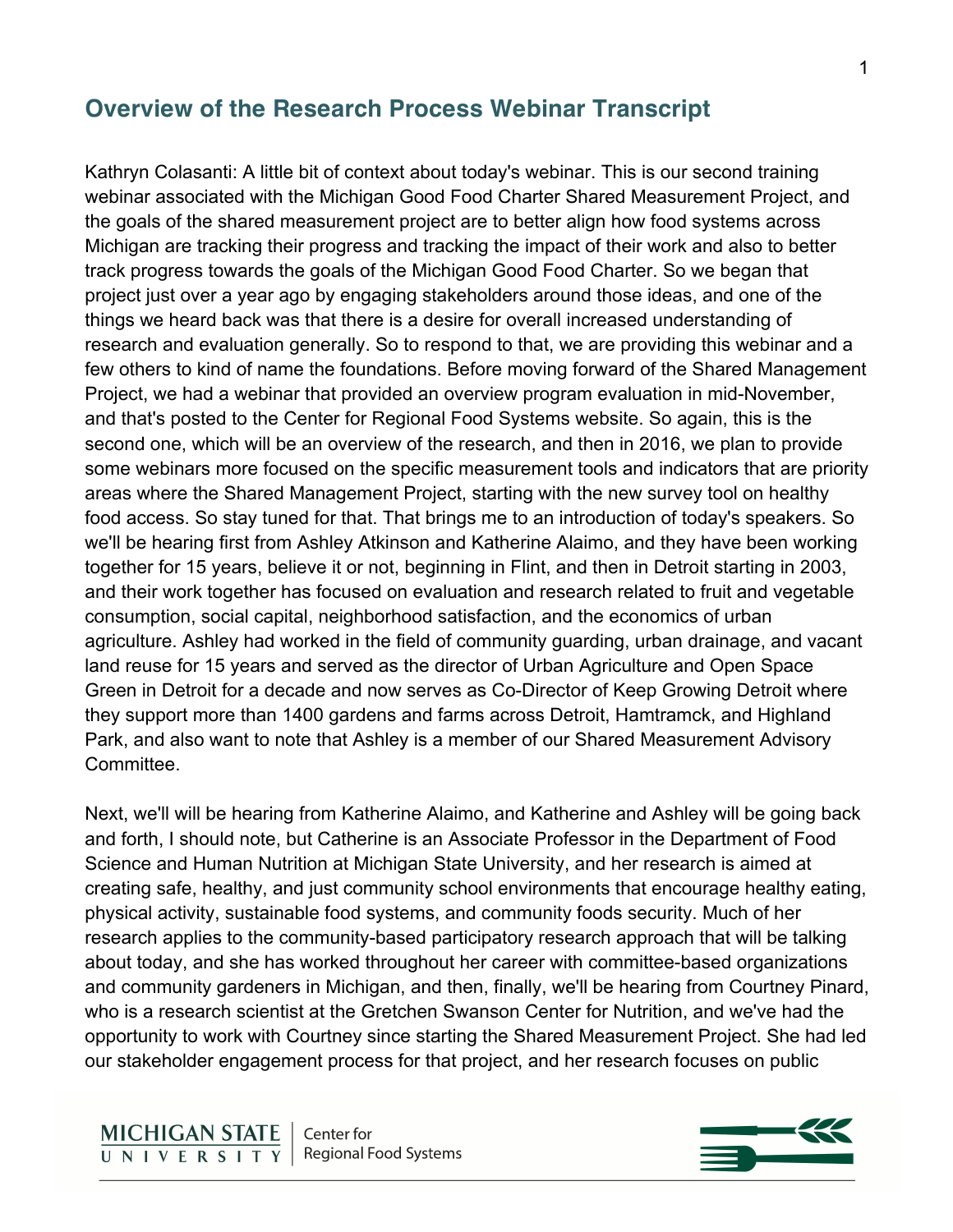health outcomes, the policies, programs, and practices that impact nutrition and diet, and Courtney has particular interest in rural food access and how regional food systems can strengthen community food security, particularly in more remote and low-income areas. So in today's webinar, we will be covering, oops, first what is research? Why do research in a community setting? Potential risks and pitfalls. And introduction to Community-Based Participatory Research approach, and an overview of data collection and evaluation measures. So again, thank you all for being here. With that, I'll turn it over to Ashley.

Ashley Atkinson: Hi everybody. So first we wanted to start with providing a framework for the difference between what research and evaluation are. So the big picture is that research is contributing to the general body of knowledge, and evaluation is very specific to assessing ongoing or completed projects, programs, and policies, and that's specific to their design implementation and results. So at our organization, Keep Growing Detroit, we do a lot of both research and evaluation, and our entire staff is involved in the process. So they're involved in designing, asking the question, coming up with the design, collecting data, analyzing data, the whole nine yards. We're going to go over that in more detail. So related to research, again, research is, in my mind, the way I look at it, a lot of it is hypothesis testing. So in my work using it as an example, I have a lot of questions related to how different things that we do every day impact each other. So the question is, you know, how does the education and gardening classes that we do impacting the success of gardeners having and sustaining gardens or having productive gardens? So that would be more in the line of research versus program and project evaluation, which helps to both look at the process, examine the process that you're using in program implementation, as well as the outcomes in program implementation. So the process could be something if you're involved in a collaborative, multiple individuals, multiple organizations involved in implementing a certain project, a lot of us are, that you would be examining, if that process of collaboration. So how you're communicating, how you're collecting information, how you're sharing information is either working or not working and how it can be improved. Outcome evaluation is more the outcomes that are the result of whatever project you're implementing. So the number of gardens that are supported or are returning to the program. So we ask ourselves, we do, again, a lot of research and evaluation, and we asked ourselves about what is the benefit? Why is it so important to do research in a community setting, and first and foremost to us is to be accountable to the community that we serve, and it's really important, for example, not only that our organization helps to start gardens but those gardens involved in our work actually return every year, they become stronger. You know, they're more sustainable. That they're actually being successful or getting to the point of being successful and sustainable. Also, to gain new knowledge and insight about our work to help us improve it. So if there's a process, for example, that is less than efficient or not very effective, that it can be identified, pinpointed, and improved. To build the capacity of organizations and people, for our staff, for example, being involved in the process

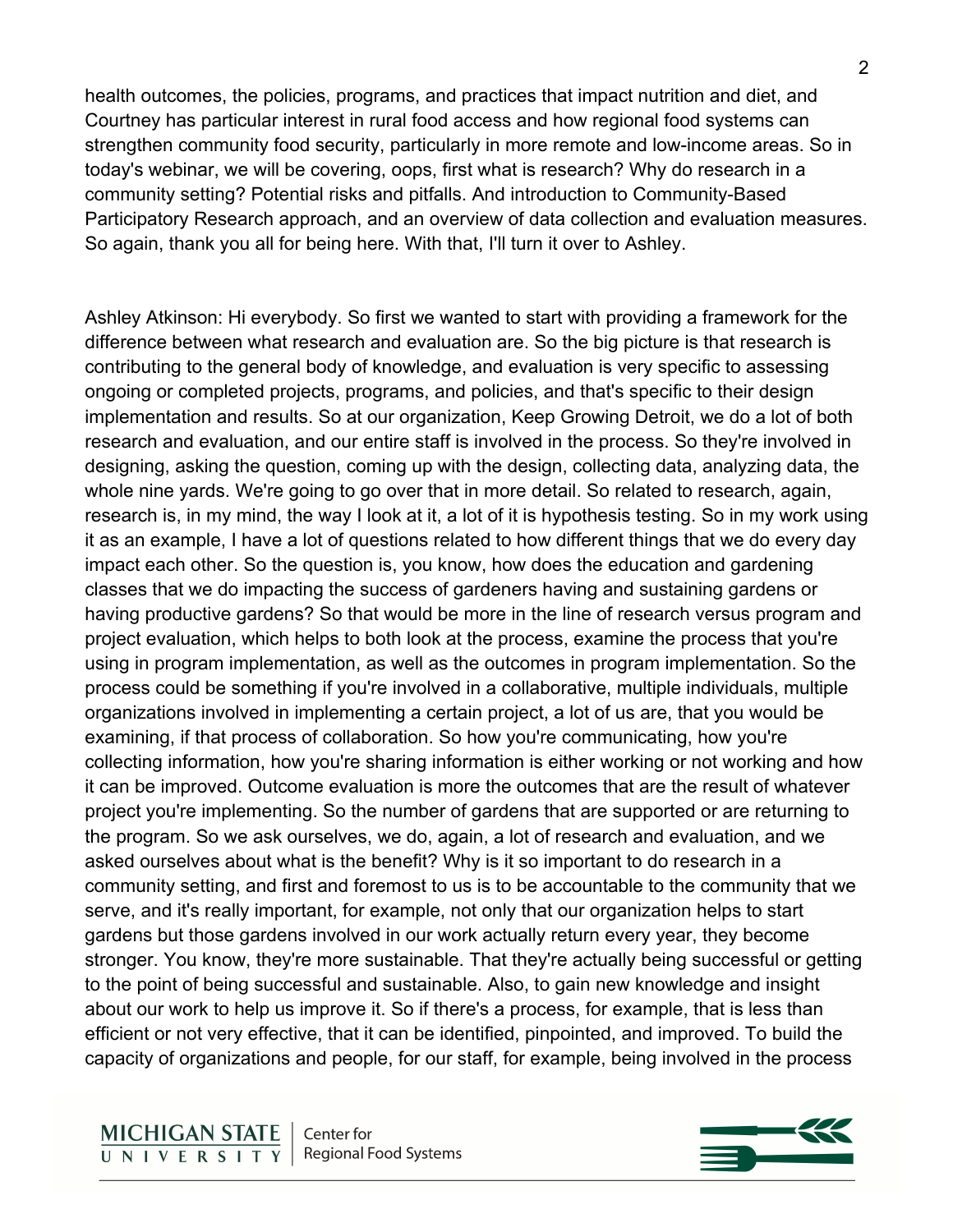of program evaluation or research has been very helpful in developing their skills to kind of examine their work through a critical lens, to take a moment to kind of reflect on what they're doing, what's working, and to, in some cases, deconstruct and reconstruct what they're doing so that it's just more impactful. Also, to be good stewards of the resources entrusted to us. It's very important for our organization, most likely for yours as well, that we're being very accountable for the, you know, the few dollars that we do have. We do want to make sure that they're being really put in the best places to have the biggest results, and then, definitely, very, very important to influence policy makers and funders, those people that have quite a bit of leverage and power in the community to actually make sure that the policies that support our work or the funds that are necessary for making it happen continue to be put in places where the results are evident and then also to share what we're learning with our communities and other communities. So in our case, we work a lot with other communities from New Orleans, to Baltimore, to Pittsburgh, and because we're able to both document, as well as to kind of share the outcomes of our work. They're a lot more transferable and relevant to those communities than they would be otherwise, but there are definitely some risks and some pitfalls to be mindful of when you're thinking on embarking on a research project or new evaluation project, and I would do these. Highly recommend that you really think about them and you process the following earlier in the process than later. So first is the historical breaches and trust and abuse of power that have been evident in the process of collecting data, doing research, and systemics and doing evaluation. So an example that comes to mind is the Tuskegee Experiment. Many, many, many people in our communities are familiar with this experiment, as well as a million other breaches of trust, and in this particular case, there were a case and control group. Basically, the individuals involved in the study, the researchers knew that they had a communicable disease. They were not told they did, and they were not helped in any way in terms of alleviating the disease, and as importantly, stopping its spread throughout the community that they were in. So, you know, that kind of thing, a lot of people, you know, they are turned off by even the prospect of participating in something like research or evaluation because that historical reference. There's also promotion of white culture and white supremacy, so speaking for my own experience, research is and has been a tool to kind of elevate numbers and statistics above people's stories, and then also, the evidence collected in research about people's experiences, and so a lot of that caring about the evidence, caring about the numbers, it is part of white culture, which, you know, in America we live in a pretty ethnocentric culture, and it's very much dominated by, you know, our white culture, and it has sometimes a very negative impact on the communities that we're serving, and we just should think about the association between research and some of the practices in the foundation of research, and it's helping to further that in our communities, and then lastly, the delegitimization of local knowledge and experience, or the extraction of wealth and knowledge from local communities to, you know, academic communities, which often don't represent the communities that are being researched and examined. There is a lot of knowledge in the communities that we serve, particularly, in my experience, in Detroit, and when we are

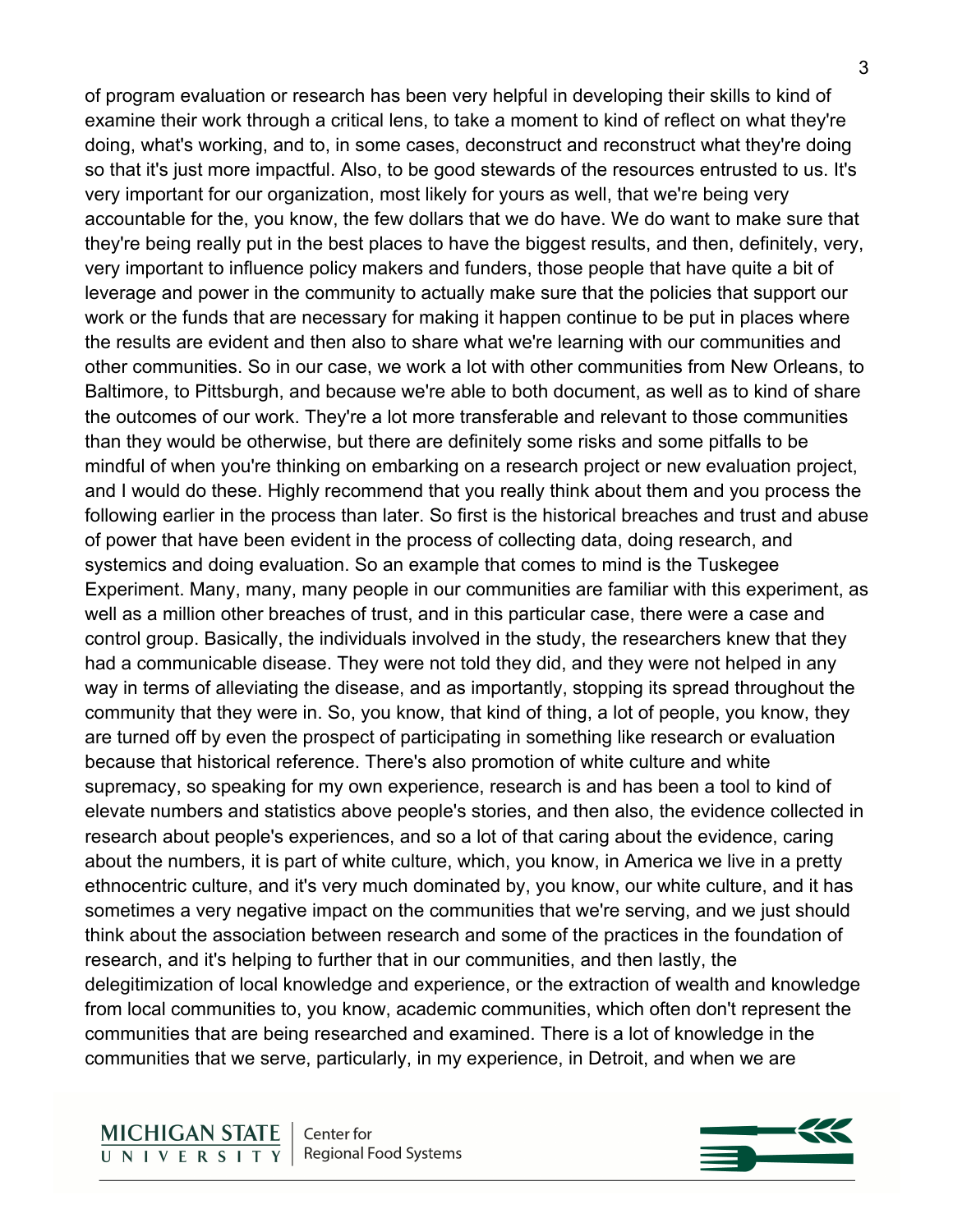involved in research where the evidence is only important or relevant once a researcher says that it is, and then takes that researcher evidence back to the institution that they're in, it really, it has, or can have the effect of delegitimizing or the local knowledge the people that were really instrumental in creating that knowledge and that experience, it's all of those things should really be considered before embarking on a major research or evaluation project.

Katherine Alaimo: Hi, so one approach that people who are interested in conducting research with communities can take is participatory research or community-based participatory research, and it has processes in mind that can take to the challenges and pitfalls that Ashley just discussed with us, and if you utilize those processes, and are mindful of those potential pitfalls, then the possibility is for elevating the level of research and its ability to do good with the community. So, community-based participatory research is an approach. It's a collaborative approach that enables community residents to actively participate in the research process, and there's different models of participatory research, but the, you know, when you think about the ideal model would be that community residents are participating in the initiation or conception of the research. The design of how and when, and through what means, their research is conducted. Participating in the analysis and interpretation and summarizing those into conclusions and then communicating those results with others, and the goal of this approach is influencing change in community health or social health systems programs and policies, and so what you have is a partnership approach where community members and researchers are actively coming together to combine knowledge and action for social change. Okay, so sometimes people think of CBPR or community-based participatory research as a method, but really what it is is an approach that can utilize any or all research methods to answer research questions. So it's really an orientation and how we approach doing the research, and, the idea, again, is adequately involve all partners in the research process and recognize that when you are working with communities in an equitable manner that the sum is greater than the parts. That more can develop than if you are doing the research on your own. So why CBPR? We have many complicated or wicked health and social problems that are not necessarily going to be well-suited to outside expert research. So that having the local knowledge on the ground and that expertise when asking the right research questions and finding the right approaches can be really beneficial if you're looking to solve a particular problem. As Ashley said, there is a long-standing history of research abuse and mistrust where researchers slip in without consulting the community, do their research, and leave and then report on it without coming back to discuss that research with the community or leaving any legacy. We've also seen oftentimes results in intervention research and that, in some ways makes some sense. That if you're trying to work with a particular community or population then asking them from the get go, you know, "What do you think would work for you?" can be very beneficial before you even get started on your intervention, and increasingly, we have this understanding of this importance of local and cultural context, and also in interest in using research to improve our

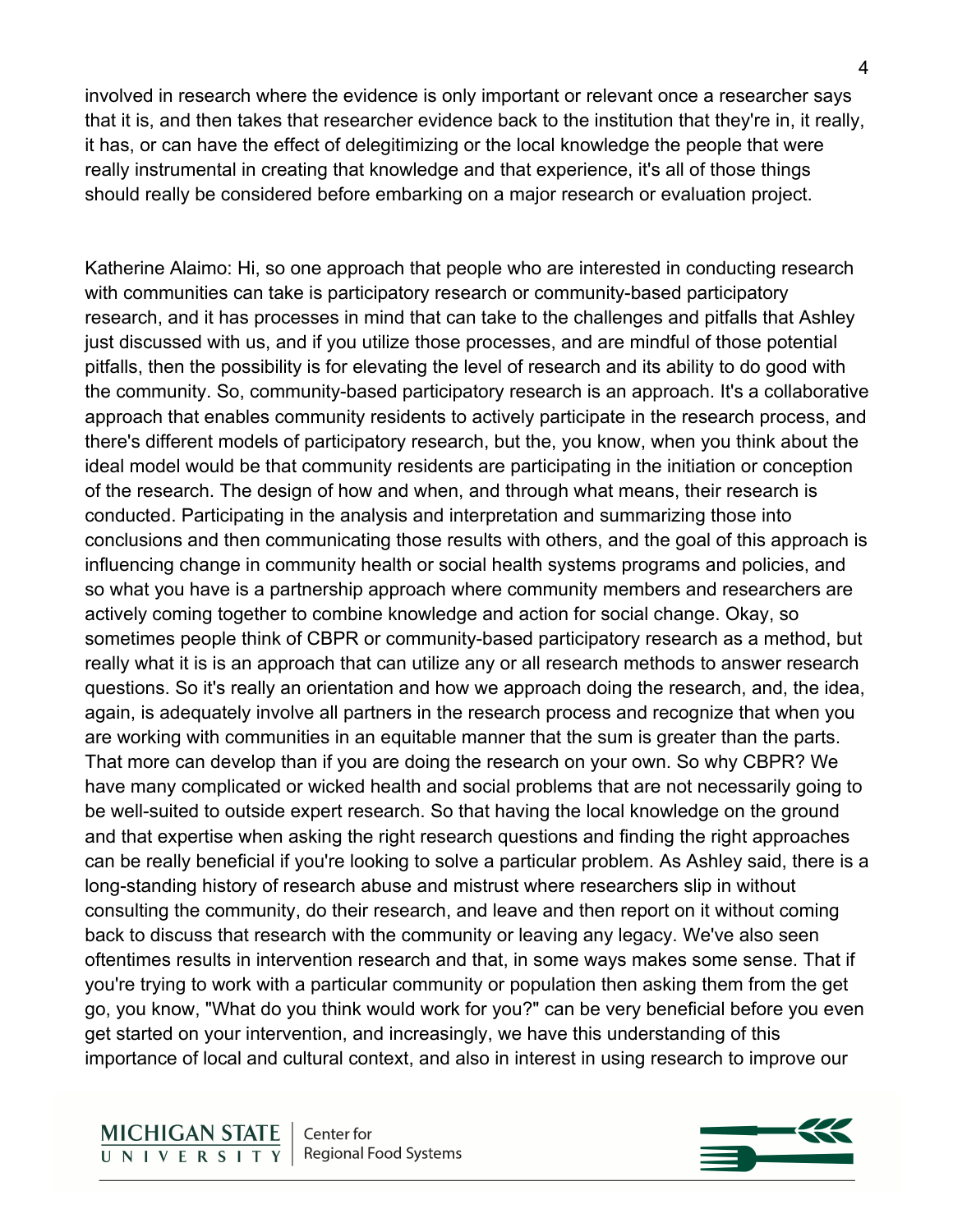practices or to create best practices, and again, having that local expertise and partnership can be beneficial. So there's values and principles that come with CBPR that are not necessarily traditional when we think about research. It builds on strengths and resources and promotes cohorting, and also promotes capacity building of your community partner so that it's not just, again, creating this knowledge for a university setting, but is building capacity and the ability of community partner is to potentially do their own research or so create their own knowledge, and it seeks a balance between research and action and then disseminates the finding in thoughtful ways that are appropriate for the community, and another value and principle of CBPR, as you can see from the 15-year-long partnership that Ashley and I have had that it involves oftentimes a long-term process and commitment. So this is an over view of the CBPR research process, and you can see on the left of the slide that the first step is engaging stakeholders and forming a CBPR partnership. It's not always possible at the university level to form a partnership at the very beginning of your research project, but the best practice is to form a team as early as possible, so that there can be a shared understanding of each step, and that can help you build forward throughout the research process. The next step is to assess community strengths and dynamics, and this can help you determine which direction you're going to go into, and I'm going to go through each of these in a little bit in more detail in the next slides. Identifying priorities and research questions is critical, and some might feel it's the most important step of the research process, and then designing and connecting the research or evaluation, and Courtney is going to walk us through some of the important steps with that, and then interpreting and disseminating your research, and you can see that the process is circular in that if all is going well, that these steps are all following into a new process for potentially a new research or action project, and finally, in the middle you see sustaining and evaluating your CBPR partnership So taking the time to take stock of your partnership and either formally or informally how things are going throughout the process is very helpful and important. So Ashley's going to start with the first step and talk about who our stakeholder is.

Ashley Atkinson: Okay, so there's some good stakeholders when you're thinking about the design would be participates in a program or those receiving the services being offered. Staffing board, your staffing board, who are on the ground and involved in delivering those programs and services every single day. Other community residents and members, so for example, those that might be eligible for the programs or services, but for some reason are not taking advantage of them or have friends or family involved, may have an interesting perspective partner organization. So people that are associated with or close to the programs and services, local institutions, and extension of partner organizations but could be something like schools, hospitals, et cetera. Policy and decision-makers, and then also funders. So some of the reasons to engage these folks in the design and like Katherine said, as early on as you possibly can, are, you know, pretty easy to come to, but the process and outcomes are

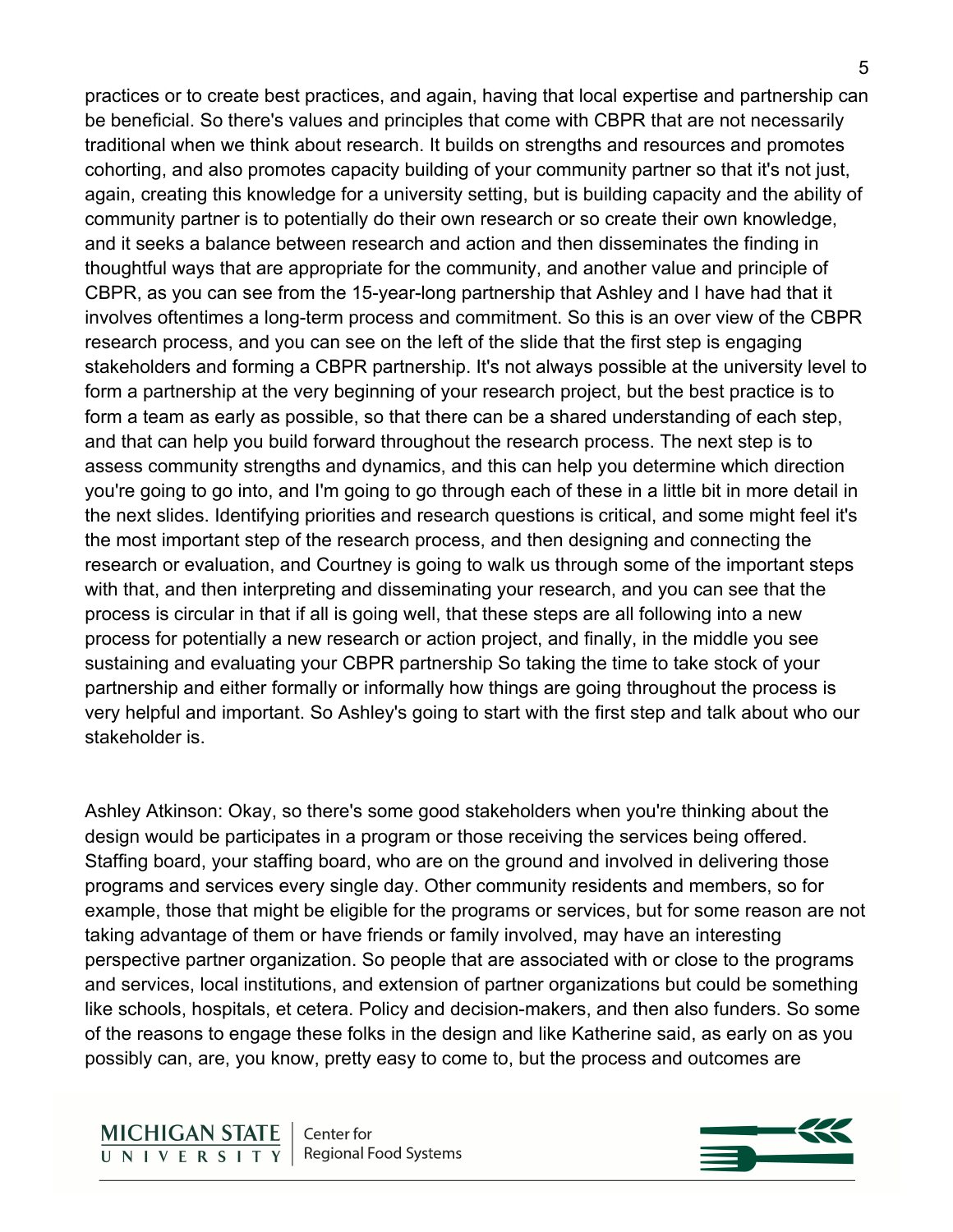stronger when you include diverse perspectives and experiences. So, and, you know, in the case of the stakeholders we just discussed, if you just include people who are in the programs and in services versus those were eligible but are not taking advantage of them for some reason, you have less of a kind of diverse perspective has to, you know, what's going on there. Also, stakeholders bring valuable insight to the table, oftentimes coming up with, like, and speaking from personal experience, really great ideas that I would've never come to myself. You know, it's the basic premise of, you know, more ideas is better. The inclusion of stakeholders helps to ensure that important issues are not overlooked or, as importantly, swept under the rug. Oftentimes, if you in your gut know that you're skipping a step or that, you know, as inclusive or, you know, any number of things. When you are involving a lot of other people in that process, those things will come to the table and are going to be addressed. Stakeholder participation in analyzing and interpreting findings can be extremely insightful. As a researcher or as a practitioner you think you know what night be going on, but in a lot of cases, there's a lot more going on that you're not aware of, and so it's just a really important moment of reflection to kind of include that perspective, and then stakeholders have access to the communities that you want to be working in, collecting data and involving in the process and a lot of times, those are not only relationships but trust relationships, and so they can go a long way if they trust you, to extend their trust and have other people trust the process and yourselves. This is mine, right? Okay. Ideas to engage stakeholders, I think you have to develop and tend to community relationships. My personal experience is that it's important to me that I live in the community that I work, and that if I ever wanted to work outside of the community where I live, that I have at least a very, very close relationship with multiple organizations or individuals in that community, so that I wasn't just going in blind or parachuting in like Katherine said earlier. Talk to people. Don't start with, "Hey, I have this research question or I want to do this program evaluation." You know, it's talking but mostly it's listening, be there, be present. Have relationships. Talk to people, listen to people. Don't make it all about what your priority is or what your agenda is. Surveys. Surveys are great. They're clean and easy. They can be on paper. They can be electronic. They can be both, but at the end of the day, there's not a lot of back and forth with surveys. Interviews, there's a little bit more back-and-forth. However, they're usually you know, time-limited and you don't often go back to, you know, continuing the conversation once the interview is complete. Focus group is more intense because there's multiple voices and perspectives. They have it in chemistry oftentimes where one thought or idea is building from the next, and you know, they can be a lot more fruitful than say an interview or a survey. Meetings, especially if they're routine and, you know, you're building from one meeting to the next, and then the best practice identified here is perform a research steering committee. We included this slide. I always kept this idea at the back of my mind thinking about research design or designing stakeholder engagement, and this is a ladder of public participation showing basically citizen control at the top of the ladder and manipulation at the bottom of the ladder, bottom rung of the ladder, and to the right side you see degrees of citizen power, degrees of tokenism, and then no power. So in essence,

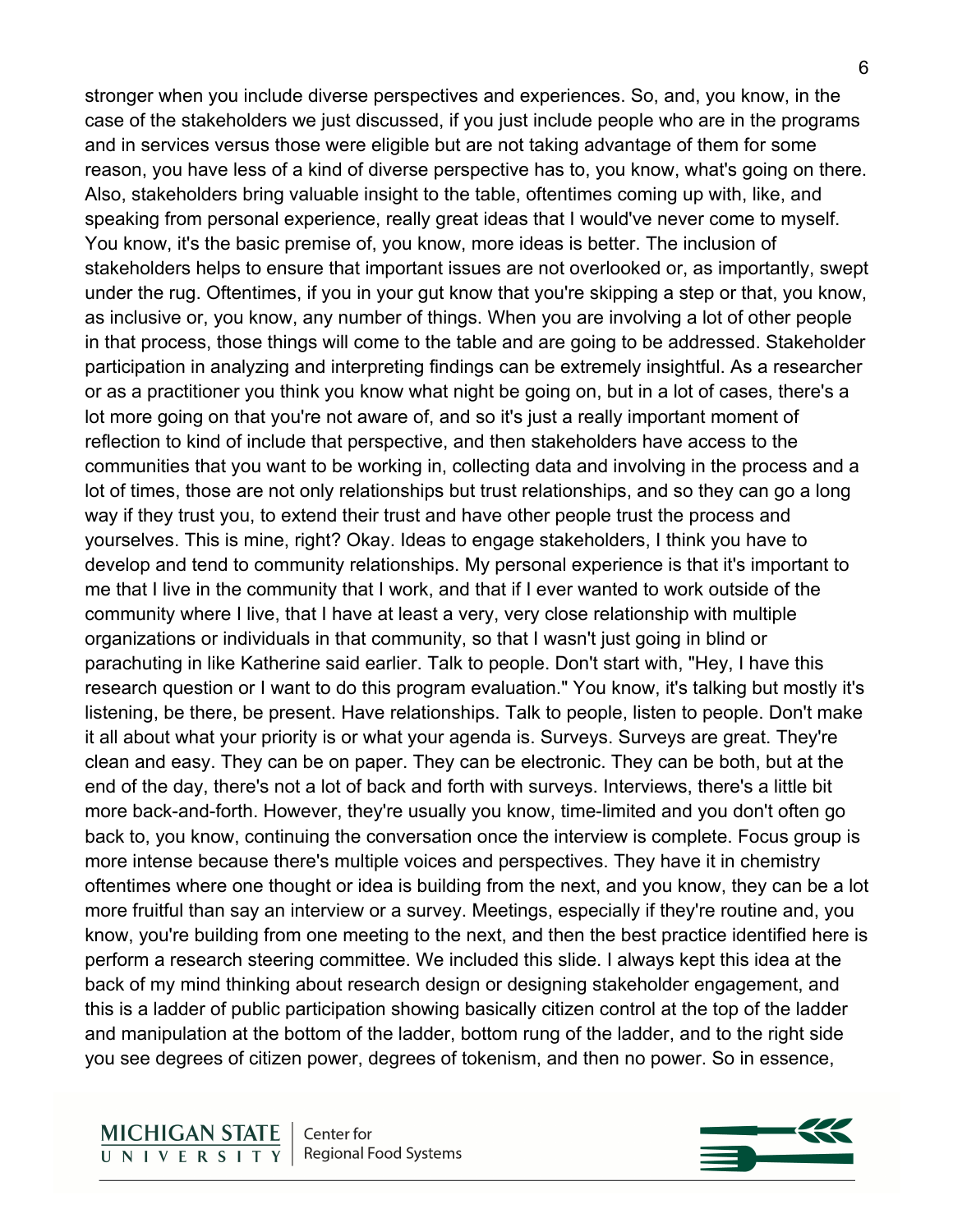when citizens or stakeholders have the most power in making key decisions, very important decisions in what is the research question? How do we collect information? Who benefits from collecting information? How that information will be shared. When they have complete control, then there really is a degree of power there and, you know, you're going to be stewards of those risks we talked about earlier in a more careful way. When there's not that level of control, when the stakeholders are engaged, really are not making any sort of decision, and they're just

kind of being informed of the process or kept in the loop, then there is a degree of tokenism, or in the worst case, manipulation, and so we just, are cautioning you to be sensitive and careful about that.

Katherine Alaimo: So now we're going to go through the blue bubble. So the next step is assessing community strengths, stats, and dynamics, and there's many ways to do needs assessments. There's informal ways where your committee has conversations to assess what their priorities are and what it is that they're interested in, and there's more formal ways, and a resource that I really like and wanted to share with you is called the Community Tool Box, and this website has many resources for people who are interested in action research, and so they gave examples of steps like describing the makeup and history of a community to provide a context for your data collection or your current concerns. Thinking about what matters to people in the community when you think about where you're going to be focusing your efforts. Thinking about what matters to stakeholders and as Ashley was talking about. You know, that diverse group of stakeholders, as diverse as you can get the more beneficial is what I found. Describing the evidence indicating whether a particular problem or goal should be a priority issue. So if you've identified something as a priority, why have you identified that as a priority can be helpful for strengthening your case, for example, if you're going to funders, and then thinking about, well, maybe we've identified this is our top priority, but there might be some barriers to addressing that, and maybe we to table that right now because there's something else that we can work on together where we have more resources for, and that's just the reality of, you know, organizations and research too, so thinking about what those barriers and resources are, and then finally, putting all of the pieces together to state your priority issues that you would like to address with your group. So the next steps involve identifying your research questions and working with your partners to choose an appropriate research question is among the most important steps in the research process. So we work at the university level with graduate students very intensely on helping them to frame their research question, because what you design -- what you say with your research question is really the bedrock of where the research is going to go. That you need to make sure your research question is addressing the priority that you have just identified, and that it's exactly matching what you're going to be doing. So your research question should be clear and concise, and it's through your research question that you're going to be able to pick your methods. You methods need to match the questions that you have in mind, and some research is exploratory, where you're

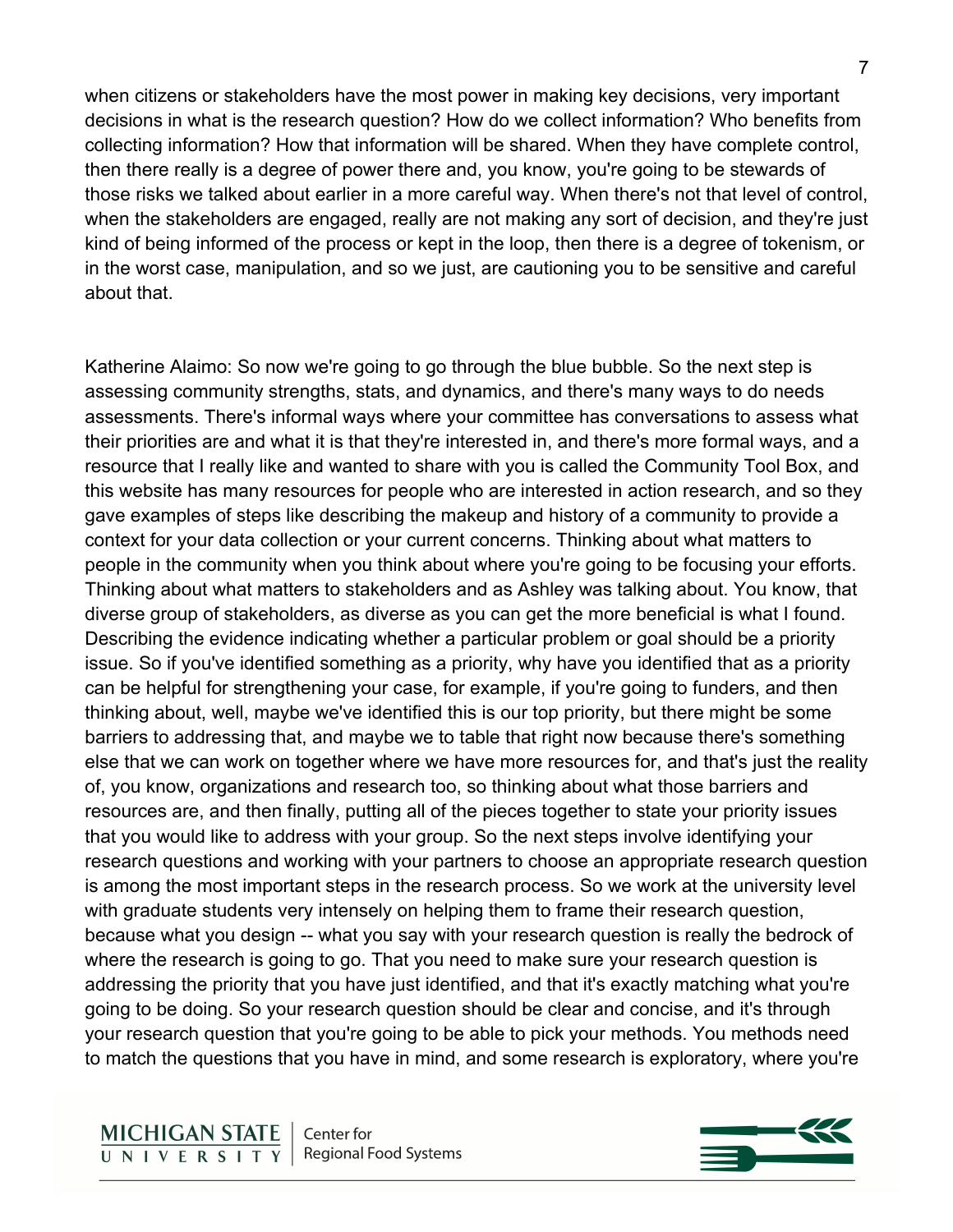discovering the lay of the land, but some research has a hypothesis, and so when you are doing research where you feel like you might know where the research might go, it's good to have a hypothesis to assess where you think, what you think you're going to find with the research question, so that when you do the research you can say, "Well, we found what we thought we were going to find or we found something, or we didn't find that." Or sometimes you find something entirely different. So community-based participatory research is an orientation, as I said, but you use traditional research methods to do the research within that orientation, and you're going to use your scientific method to design and conduct your research. So we've already talked about making observations, thinking of interesting questions, and formulating hypotheses and then developing these testable predictions, and what we're going to talk about next is how -- what are different methods to gather data to test these hypotheses that we have or gather data to describe a situation? And so we're going to turn it over to Courtney now. Courtney, are you still with us?

Courtney Pinard: Yep. I'm just going to start my video and unmute myself [inaudible]. So that was a really great background from Katherine and Ashley on how evaluation and data collection can really happen in real communities. So now I'll provide just a quick overview of the different types of data collection methods and when we can use them, the benefits and drawbacks of each, and as Katherine mentioned, these methods can really fit within the overall CBPR approach. So I'll just provide this quick overview, so next slide please. Oop. Can you guys advance the slide? Thanks, okay, so first off, I wanted to differentiate between primary and secondary data. Some of you may already be familiar with this, but secondary data is really data that has already been collected and is typically available already to use. Perhaps, it's often times collected by nationally by government agency, while primary data collection is what we collect ourselves for a specific purpose, and so in a lot of our approaches for both evaluation and more research purposes, we try and maximize the use of secondary data, and in order to answer research questions and help with our evaluation. So this is really because data collection, primary data collection, can be both time-consuming and costly. So anything that's already out there it's great to take advantage of and the Community Commons site was already shown, and that's a great resource for you to gather some of that existing data, and so the benefit of secondary data is that it's readily available and inexpensive, and often times, even free, and some of the drawbacks include you might need a different level of expertise, depending on which resource you're using, in order to analyze and understand and access the data, and so other drawbacks to secondary data is that you're not in the driver seat determining what types of questions are being asked. We're really at the mercy of what's available. So then with primary data collection, we can augment what we found with secondary data and fill any gaps, and in this case we are typically in complete control of it and with, you know, with our partners and our community, of course, but then we need to look at all the - determine all of the aspects of implementing data collection. So anything from instrument

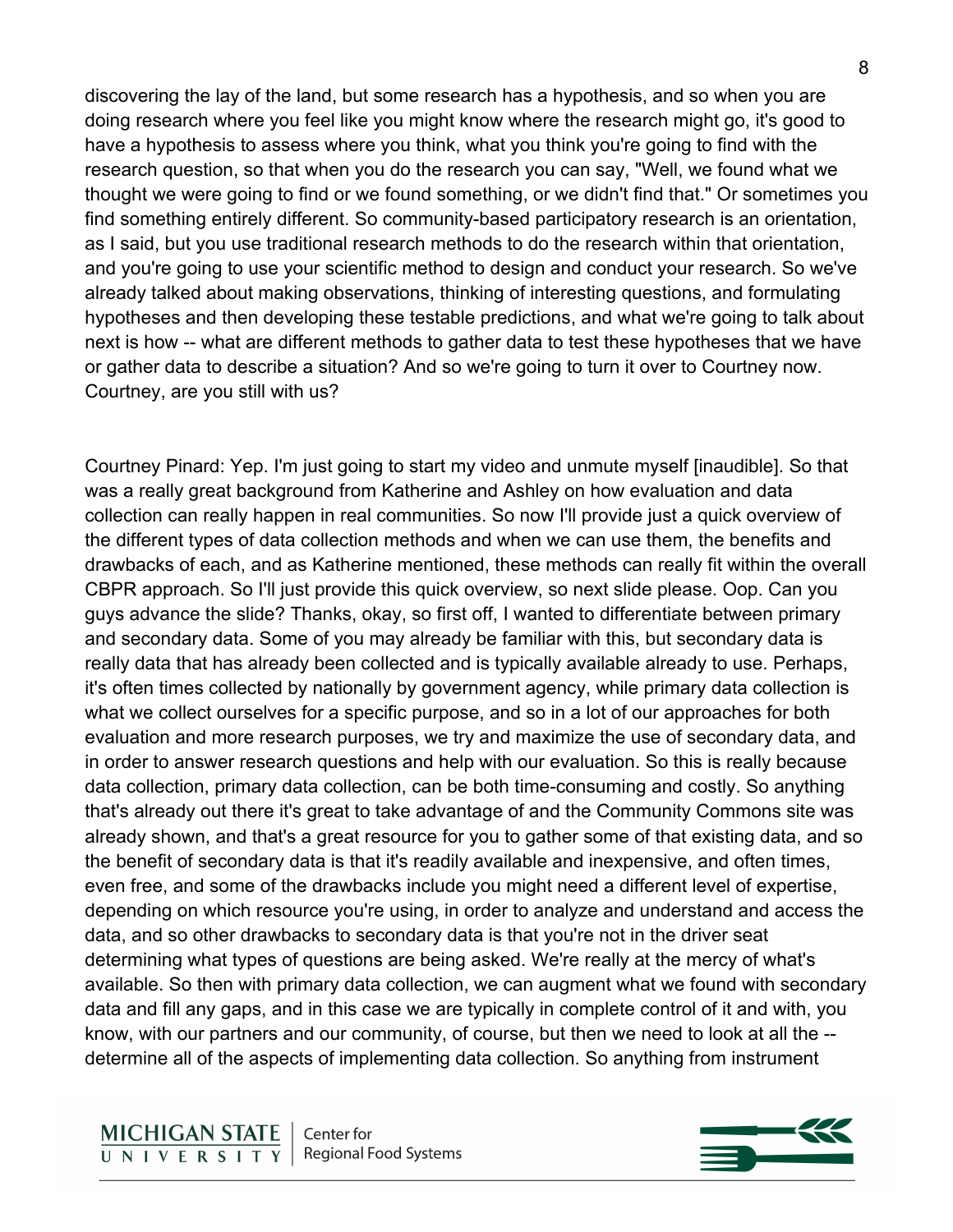design to sampling, planning, and caring that out. So those are some of the challenges or expertise that we may need when going out and doing primary data collection, and finally, funding is sometimes a restriction, and depending on what type of data we're talking about and how it will be use, ethical considerations should be brought up. Meaning you may need to go through your institutional IRB, or your institutional review board, in order to have ethics approval. Okay, next slide. Let's see, so really, you kind of have this within primary data collection anything spanning from qualitative to quantitative methods, and the difference between the two is obviously with qualitative, we're diving in much more in-depth and gathering a rich understanding of an experience or a phenomenon, and quantitative is where we can dive in a little more detailed and structured in a systematic way and make generalizations to a population and test a theory and hypothesis, and I like to think of kind of where we are in food systems as a relatively new area of research or evaluation, and that the qualitative piece really is a helpful tool for us when we're getting started in a community in understanding, you know, what the factors are and where we need to be focusing and who the partners are and how we can implement some of these novel approaches, and so, we're kind of at a tipping point with having a lot of rich, qualitative data around food systems work, and then we can move towards that quantitative piece and start implementing more of those in a really thoughtful and meaningful way rather than just diving in with the survey or what have you. So, next slide. And one important note about qualitative methods is that we have to understand ourselves as the researcher is the tool in implementing this. So we're all going to have our own biases and sort of pre-existing notions of things, and that's okay. We just have to acknowledge that when we go out and conduct interviews and interpret them, acknowledge what those are, and, you know, just be open to and you said that you and are very clear, and, you know, just be open to what types of findings might come out of the interviews or focus groups, and you kind of have this intersection between what you have it as a researcher in your mind, what the participants are actually saying, and then the actual phenomenon. So, next slide. And so some quick steps on how to conduct good qualitative studies. As I mentioned, understanding the researcher as the tool and really trying to dive in depth and find something nuanced about the social world, and so we're conducting this in the natural world where sometimes using different approaches can be really structured interview guides are less structured. It could be focus groups, and we're focusing on the context and what's going to emerge from these conversations, and it's really based on our interpretations. So the basic method is to record and potentially transcribe. We don't always transcribe all of our interviews. Sometime just take detailed notes and have that recording to go back to, and then ultimately, try and develop a code system and code themes and categories within that, and so that could be done a number of different ways, but that's kind of the basic overview, and then this can inform, you know, what we do and our interventions or how we want to design further survey tools and what have you. Next slide. So just a run through of what it would take to develop a research question or evaluation question. So a research question is really going to be this clear, concise, and focused question about what you want to be looking at. So this has been, you know, a huge challenge for a lot of

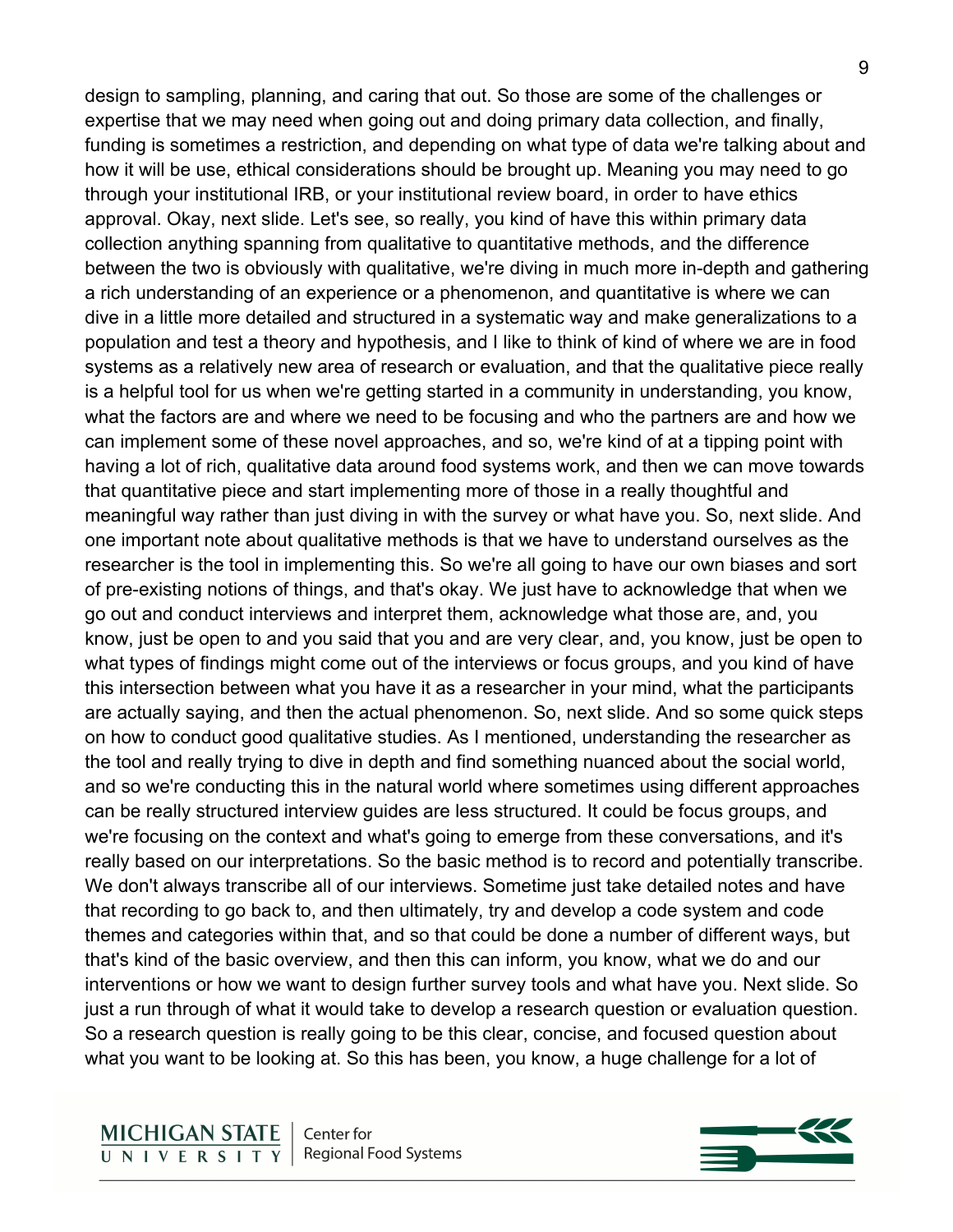people. I mean, I spent a number of years in university just holding this skill of what's a good research question, and just when you think that you've narrowed it down enough, you need to narrow it down even more. So that's the kind of main strategy there. So the first step is really to identify the topic of interest, and then what do you already know, and so from a research perspective, we always turn to literature. What's the existing evidence? What theories are out there? How can we inform what we know? But in the community setting, this is just as valuable. You know, what is the community saying? What have you experienced? You know, what is the common understanding of this? And so I think the CBPR would be a good way to kind of merge those two aspects, and then narrowing down the focus and adding a specific language to limit ambiguity. So we'll be holding it down. What is the population? What is the idea or constructs that we want to be looking at? So I'll give you a further example on the next slide. So to walk through that in that middle column there, the example, so say we want to look at why there's poor fruit and vegetable consumption in our population. So we have this problem nationally, but we want, you know we're going to maybe be focusing on a specific area, region, neighborhood, low-income, perhaps. So first we would identify what we already know. One of the health behavior theories? What do we know about changing behavior in fruit and vegetable consumption? There might be specific theories that talk about knowledge or self-efficacy with issues like confidence and access issues, and then we want to ask how can we increase consumption and a specific community, and that would be most likely low income and then even further, okay, low income in Michigan. How about what size city? And, you know, what region or what other kinds of definitions, boundaries we can put on that, and then perhaps we're more interested in identifying shopping patterns and behaviors, and the factors that influence those food-related decisions, and so that would kind of lead you to a potential question that would be the important psychosocial factors that influence food shopping, decision-making among low income populations in medium-sized cities in Michigan? So that's detailed and specific enough that you can go out and assess that in some way, and then the last column here is kind of ideas about what types of things you would measure within that? So even within that very specific sentence, what are the types of things that you could go out and assess, and this could be done qualitatively or quantitatively, and could be a marriage of primary and secondary data, as well. Next slide. I don't know there is any more. Let's see. So and, you know, in terms of once we've identified what we want to measure, what are these concepts or constructs that we want to look at, how do we design a survey tool? So this is just kind of a overview, broad, sweeping, sort of tips on what it takes to conduct this type of research. So you would want to look at existing measures that are out there. Where they been tested? The validity and reliability, basically, specific ways of assessing how consistent is this tool in assessing these particular ideas, and how accurate is it? And then you want to consider, you know, if it has been used before, has it been used in the population that you're interested in. So there may be cultural either language differences across different populations, and then you want to potentially modify it, you know, to be more relevant. I think a lot of us do that in our day-to-day work, in terms of how we're using these tools, but I just -- a word of caution that

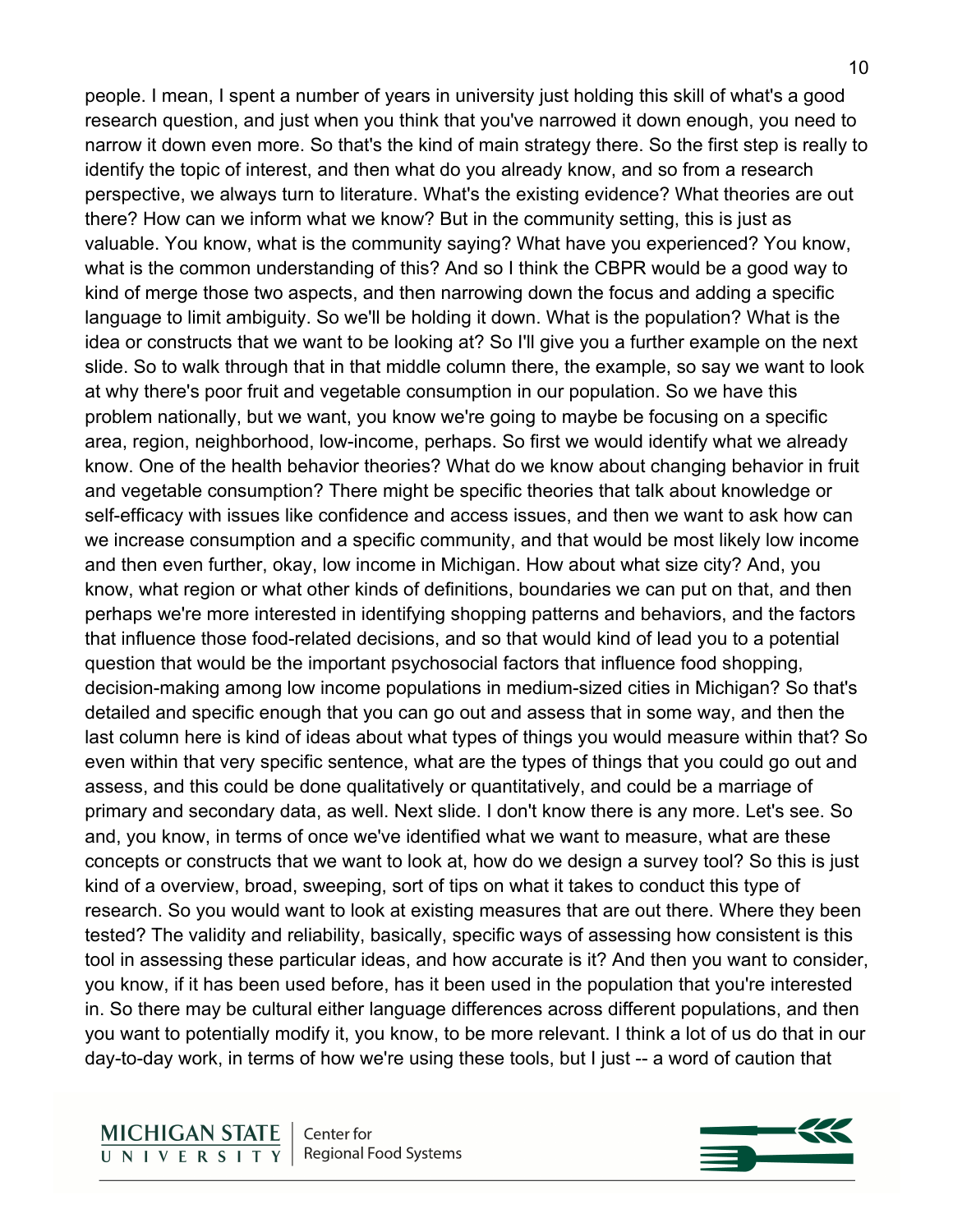once you modify it, it sort of takes away how valid and reliable it may have been shown to be in those previous examples. So then you want to kind of go into it with caution, and perhaps tested even further. You can do things like cognitive testing has been really helpful in you sit down with the modified tool and with a participant that's, you know, the target population you're interested in working with and have them kind of go through it and say what their interpretation and understandability, readability of that tool is, because you may say, you know, what's your confidence in eating healthy food? And they may think healthy food is one thing, while you're thinking another so you want to make sure it has the right language in there and those kinds of like pretesting options can help, but we don't always have time or money for that. So the next is just to decide how you're going to sample. So if you're targeting low income people, are you going to focus on a particular farmers market in a neighborhood? Are you going to go door to door in a neighborhood? Are you going to ask participants that are already participating in a program that's may be reaching those low income participants already? So whatever it is, just put some boundaries on it, and then figure out a timeline, and oftentimes, it's a lot longer than what we would anticipate. So always allow for some extra time if possible, and then, you know, moving through the last few steps of entering that data, cleaning it, which really just means looking through and seeing if it's a smaller data set you can just do it visually. You, anything that's outside of the scope of what would be a reasonable response, and making sure that doesn't skew the data in any way, and then, finally, some analyses. So I think I have one more slide, the next slide. Oh, here's a few more tips. So, like I said, reviewing those existing measures. Oftentimes, it's good to pull from the national surveys. So the BRFS, Behavioral Risk Factor Survey, whatever the exact acronym is, but basically, these are things that have been tested nationally. They stand up well in different populations, but also, and added benefit of using those same items is that you can compare your population to other populations, whether it be that national sample or that statewide or county level usually. And so the wording of the questions, like I mentioned with the cognitive testing. We're looking at things like literacy level, understandability, and interpretation, and if you're looking at a survey item with a Likert scale response, which is basically what shown on the screen here. Likert is, you know, usually one through five or one through four, and you know, agreement statements and things like that. You want to not bury more than one question within each response. So that cognitively, the person that's going through it is focused on the thing that's what you're intending, and then response options, we see a lot of community-based work that tends to use a yes/no questions which can provide, you know, a good glimpse at what's going on, but you don't get as much detail, and then when you're left with the data, it kind of doesn't tell you the full story that you want to hear. So that's why a lot of times we prefer the Likert scale, but there is a place and a time for yes/no answers, as well, or you can have different options if you're ranking something. Sometimes you just want to know, you know, one of the top three concerns in this particular issue, and you can have them rank. And then always look at how you will use this data in the end. So before you go and put all the effort in, running out to the community and conducting a

survey is what will the scoring look like? How will it look on the end, and how will you interpret

**MICHIGAN STATE** Center for **Regional Food Systems** UNIVERSITY

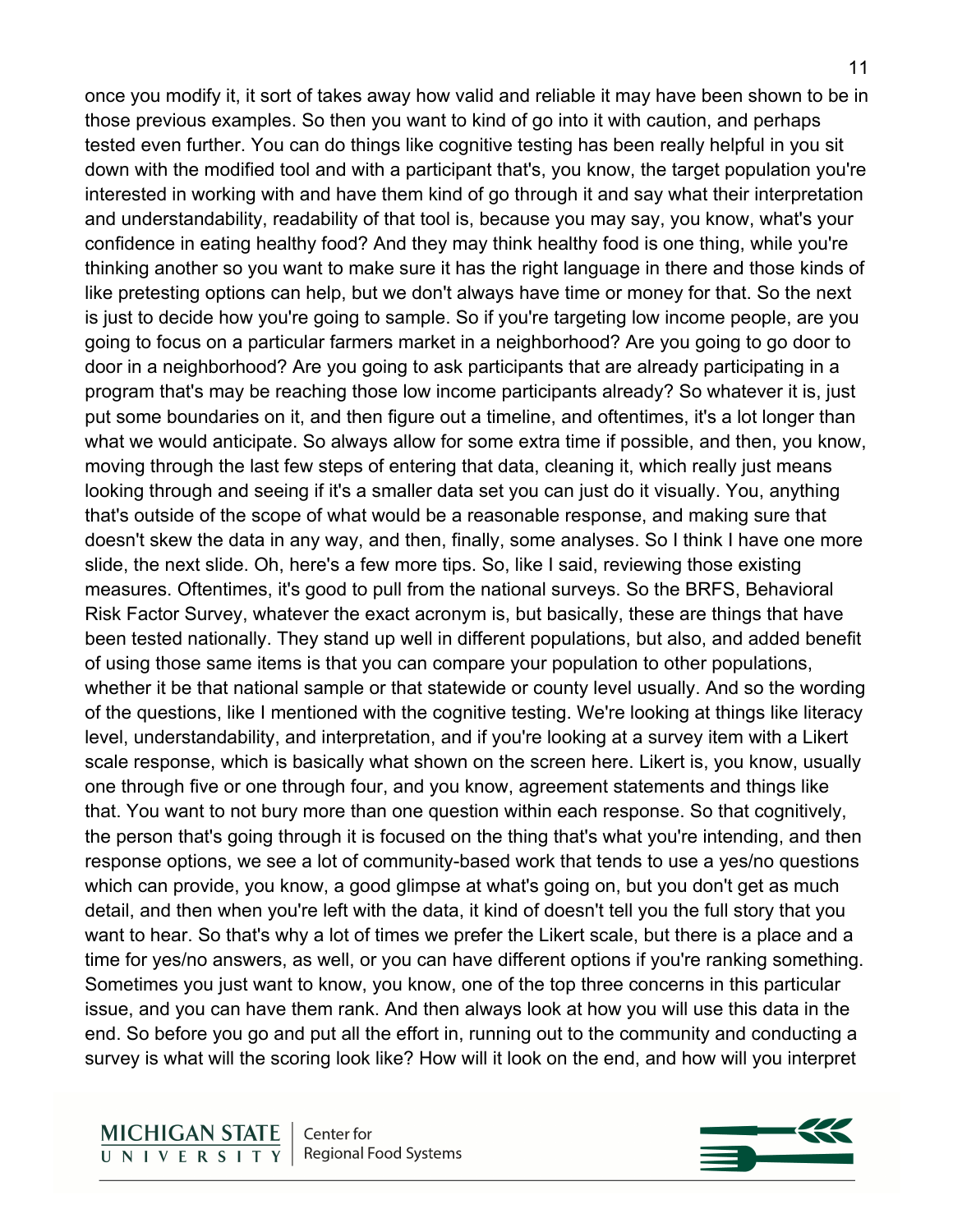that data? And that will really help you craft, you know, these scripted questions. The next slide. So this is the last slide for me. Just a few resources of where you can find measurement tools that are already out there. It was already mentioned about community comments, and that's a good resource for pulling in secondary data, and there are other tools like that, but these ones on the slide are, you would specify your population, your area of interest, and then it will pull up samples of existing survey tools. So the first one is NCOR. It's the National Collaborative on Childhood Obesity Research. So those tools are going to be mainly relevant to childhood obesity, and then, the GEM database is going to be a little bit more broader but still related to obesity and health, and then there's the food environment measures provided through NCI. So those links, hopefully, you can pull them up later, and if you have any other specific areas, I'm sure there's a way to look up tools out there. These are just a few. So that's it for me. I don't know if we have any more slides or we're going to open it up for questions.

Katherine Alaimo: Just a few more to finish up the process. Okay, so when you're going to the processes that Courtney just explained, you want to make sure that you don't forget about protecting human subjects. So all research with humans should be approved by an institutional review board charged with protecting people against harm, and what do we mean by human subject? We mean a living individual about whom an investigator conducting research obtains data through intervention or interaction with the individual or identifiable, private, information. So one of the best ways to avoid some of the pitfalls that Ashley was discussing was -- is to make sure that you're working with an institutional review board that's charged with protecting human subjects to ensure that your procedures are well done, and the city program, I've given you the website has low-cost trading for your organization if you're not already associated with the university. All research universities are going to have an institutional review board that you can participate with. So there's three guiding principles of either of these, and basically, two general rules, which is first do no harm, and second is to maximize possible benefits and minimize possible harms, and when following those rules, you're going to be looking at these rules and respects for persons, [inaudible], and justice. So every person has a right to determine what will happen to them, and so their participation must be voluntary, and that must be spelled out in a consent form that you would have a participant sign that it is their choice whether or not to participate in the research project, and special consideration should be given to potentially vulnerable subjects. Risks should be reasonable in relation to the anticipated benefits, and they should also be justly distributed. So whoever is receiving the burdens of the research should also be receiving benefits of the research, and finally, one thing to keep in mind with the kinds of data that you might be collecting or all data that you're collecting on people is to make sure that your protecting confidentiality and thinking about where your data is going to be stored and who has access to that, and the best access is to restrict access to the data only to researchers and staff who completed training, so that they know how to appropriately protect that confidentiality. Having password-protected files or data in locked

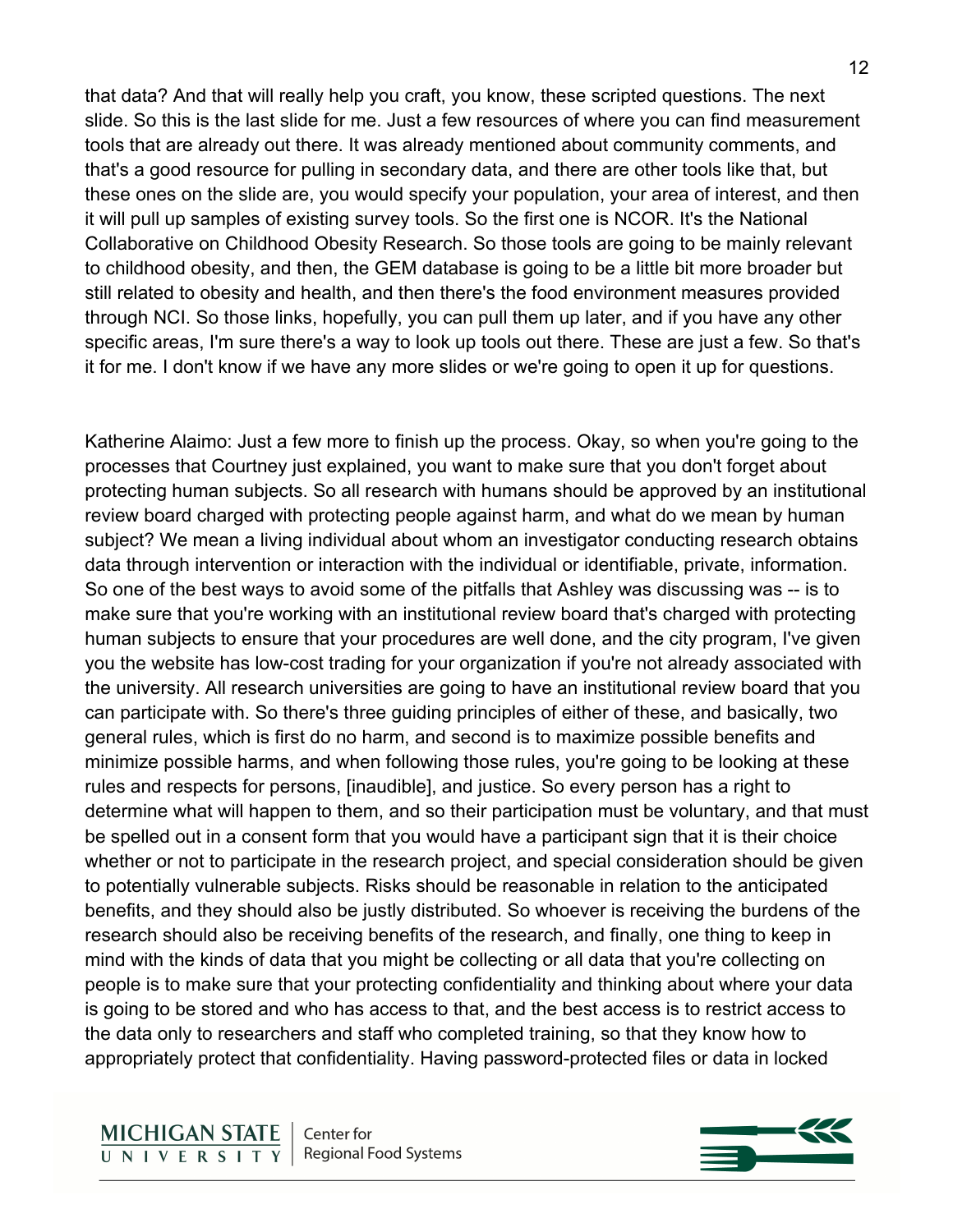cabinets and not storing data on a laptop that can be lost or stolen. So we've collected our data, and the next step is interpreting research findings, and well, analyzing we haven't discussed in much detail, but that analysis and then the interpretation, and in the work that I've done, there's been various levels of state cohort participation in data analysis, basically depending on the resources, and it's primarily the time and resources of the community. Oftentimes, we have we work with students at universities, or we have the resources to do the data analysis, but one thing, so the analysis is being done primarily at the university setting in these types of partnerships. One thing that's extremely important is making sure that before the findings are solidified, that there's a presentation of preliminary findings to team members and that there's iterative feedback between community partners and researchers, so that everyone can participate in that interpretation, and I just have one example from research that Ashley and I did in Flint where we did a community survey and asked people if they participated in a community garden and also had several constructs about crime and fear of crime, and we also asked people if they participated in a block club, and one of the findings that we found was that people who participate in community gardens were less likely to be fearful in their neighborhood of crime in their neighborhood, but non-gardeners, people who participated in block clubs, were not less likely to be fearful of crime in the neighborhoods, and this was curious to me because in some cases the neighborhoods where we were working, people participated more in block club than they did in community gardens, and I would've thought that the participation and getting to know their neighbors which were constructs we found through our qualitative work, would be associated then with reducing the fear of crime. So we took all of those findings back to our team, to our community partners, and we said, "You know, this is this curious finding. What do you think about this?" And they said back to us, "Oh, this totally makes sense to us because when we go to the block club meetings, we hear about, you know, this neighbor got broken into or the police come and give presentations about how we can secure our houses and our fear raises when we go to those block club meetings, but while we're out in the gardens, we're more relaxed and were socializing with our neighbors in this beautiful setting, and we feel more peaceful and calm in that, and we're getting to know more people in the neighborhood than would just come to a block club meeting, and that lowers our fear." So we were able to see that this finding actually made sense to the community through that participation. So I like to use that example as one benefit amongst all the other benefits that we've talked to in terms of equitable participation and fairness and justice, but also, it just makes the research findings that much more valuable and meaningful when you have that kind of participation.

Ashley Atkinson: So then there's disseminating the research findings, and so there are many, many actions and opportunities to disseminate whatever you find. Researchers are very concerned. You'll hear scholarly articles and journal articles over and over and over again, and those are immensely important tools to get information out to the academic world to pique

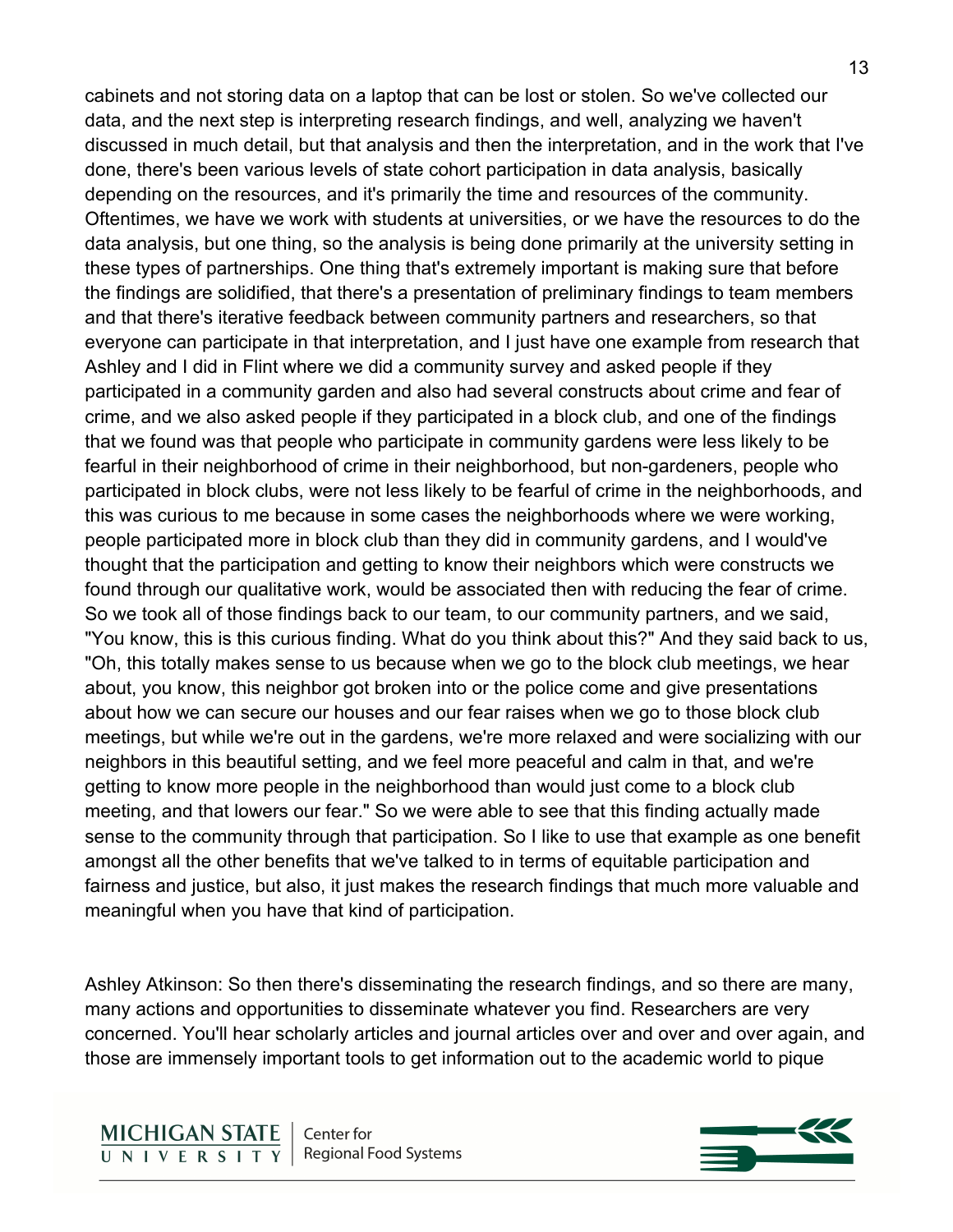interest in studying something further, to gain credibility in that setting. There's also politicians and decision-makers who, I think it's weird that they don't understand that gardening increases consumption and access to fruits and vegetables, but, you know, that isn't an assumption everyone has, and there needs to be evidence, and that evidence needs to be shared in a compelling way to decision makers at all levels, so that there are additional resources in our communities and policies that facilitate the things that we know work in our communities. There's also things like newsletters, the media, one time, after we finished a storytelling project and book in Flint, we actually took the show on the road and members of the story time committee flew to JFK and got in a limo and went to the American Community Gardening Association to present the findings at a national conference they were very excited to be a part of, and then also, there's examples like this. One of our most current projects, a story-sharing project where the folks that were interviewed and involved in the work were not only able to read and edit the stories that we would like to share with folks. They were able to decide when they're shared, how they're shared. We offered a professional photographer so that we made sure that the images that were part of sharing their stories were really exciting to them, and I think it's working because this is one of the first stories that has been published, Rufino Vargas's story. Rufino has shared this on Facebook and a number of other outlets, and it's gotten like hundreds and hundreds of positive likes and posts on his Facebook page. So he's really excited about being part of the project, and I feel like that's, you know, an example of when something is working.

Katherine Alaimo: So we're going to do this slide together, and just seeing that story is one of the benefits of being a researcher, to work with community partners because Rufino and I did that interview in March of this year, and so finally I like seeing that whole thing come together, and I didn't know about those like likes and Facebook posts until Ashley just said that so, you know, it's exciting to see the results of your work in that way. So we wanted to end with some lessons from long-standing partnerships and [inaudible]. So we're sharing this slide. So one of the things that has been really helpful is flexibility. When I first moved to Michigan and wanted to work with community gardeners and that Ashley and the group that was working in Flint, and I came in as a nutrition and health researcher and wanted to focus on the benefits of community gardens for health and nutrition, but it turned out that the gardens had been funded through a Violence Prevention Collaborative, and the gardeners were actually interested in neighborhood dynamics, neighborhood development, social capital, violence prevention, crime, et cetera, and they really were not focused on health and nutrition, and so as a researcher I had to be flexible and learn a new literature, and luckily, at that time in my job to do that, and what I found is that flexibility really pays off because it any partnership or any relationship that you have, when you're able to follow the lead of your partner, then at other times, they're able to follow your lead, and so, then going into the next thing, patience and timing, so I maintained my interest in gardening and health and nutrition, and when Ashley

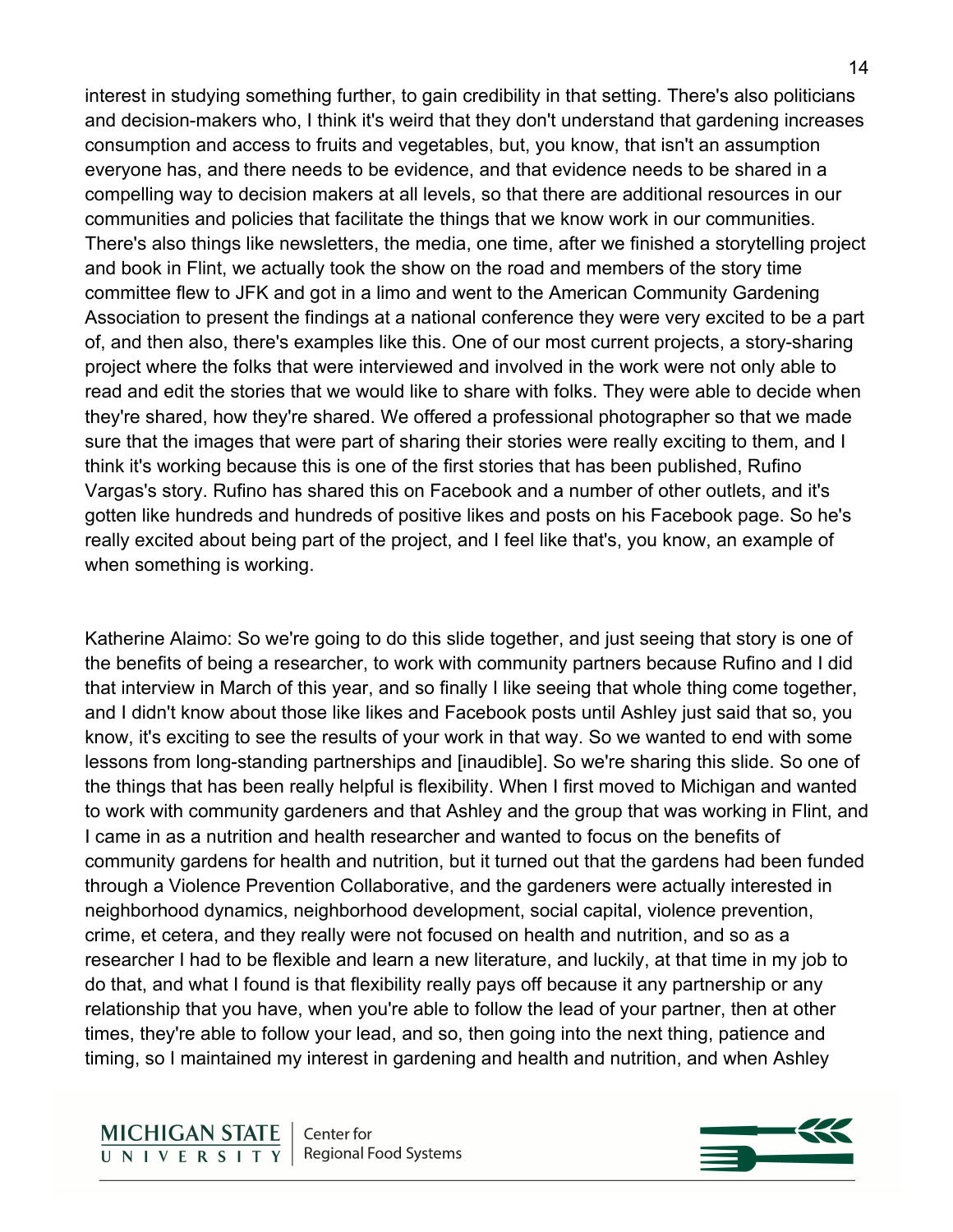moved to Detroit, I remember getting a phone call from her saying, "You know, we're really interested in gardening and nutrition and health, and would you like to work on a project with us about that?" and so having that patience and understanding that there's a time for everything.

Ashley Atkinson: You know, all things come in good time is helpful. So those of you out there that know me know that sometimes I have issues trusting folks right off the bat, and a lot of that is because of, you know, previous negative experiences, particularly with researchers and folks doing academic work who kind of enter a situation in a position assuming a lot and definitely not being used to being asked questions about who benefits from the work? How will the work be shared? How will it be participatory? And so, over the years, having this long-term research relationship, you know, we've developed trusted relationships that allow for that tension and difficult conversations at times, so that everything can really be laid on the table in a way that, you know, you trust that the other person has good intentions, and that you're not needlessly being -- if you feel like you're being put through the ringer, there's a reason behind it, and the intent is just to kind of make that you're putting everything out there and being careful with the trusted relationships that you have on both ends in the community in the research setting.

Katherine Alaimo: Were you going to talk about curiosity?

Ashley Atkinson: Oh, I was. Oh, curiosity and continuous improvement. So I don't know, for those of you practitioners out there who have been doing this work for a long time, you can kind of get lost in the weeds sometimes, and I think one of the probably the most important benefits of our relationship is that it's allowed me this kind of long view of the work. We've always been careful to document what we're going to evaluate the effectiveness, to change and to, like I said earlier, deconstruct something that's not quite working, to reconstruct it in a way that works better, and I don't know if I would've had the stamina to kind of stick with it or to be excited, you know, in the same way that I am about seeing the -- what's now evident systems or structural change that I'm seeing and appreciating in our work, versus if I wasn't always in engaged in evaluation continuous learning, I don't know that I would be really striving for some of the kind of bigger, interconnected, more complicated things that we're striving for.

Katherine Alaimo: And then lastly, sharing resources. So one of the beauties of having these kind of partnerships is we each have different strengths. So we're able to combine those strengths for a larger whole. For example, Ashley and I are at least very open about looking at sharing the budgets for the grants that we're working on and making sure that everyone is getting what they need in order to accomplish a particular project, and were also really generous with time. So sharing potentially, I have students come to me all the time looking for volunteer or research experience, and so sharing students with Keep Growing Detroit is just

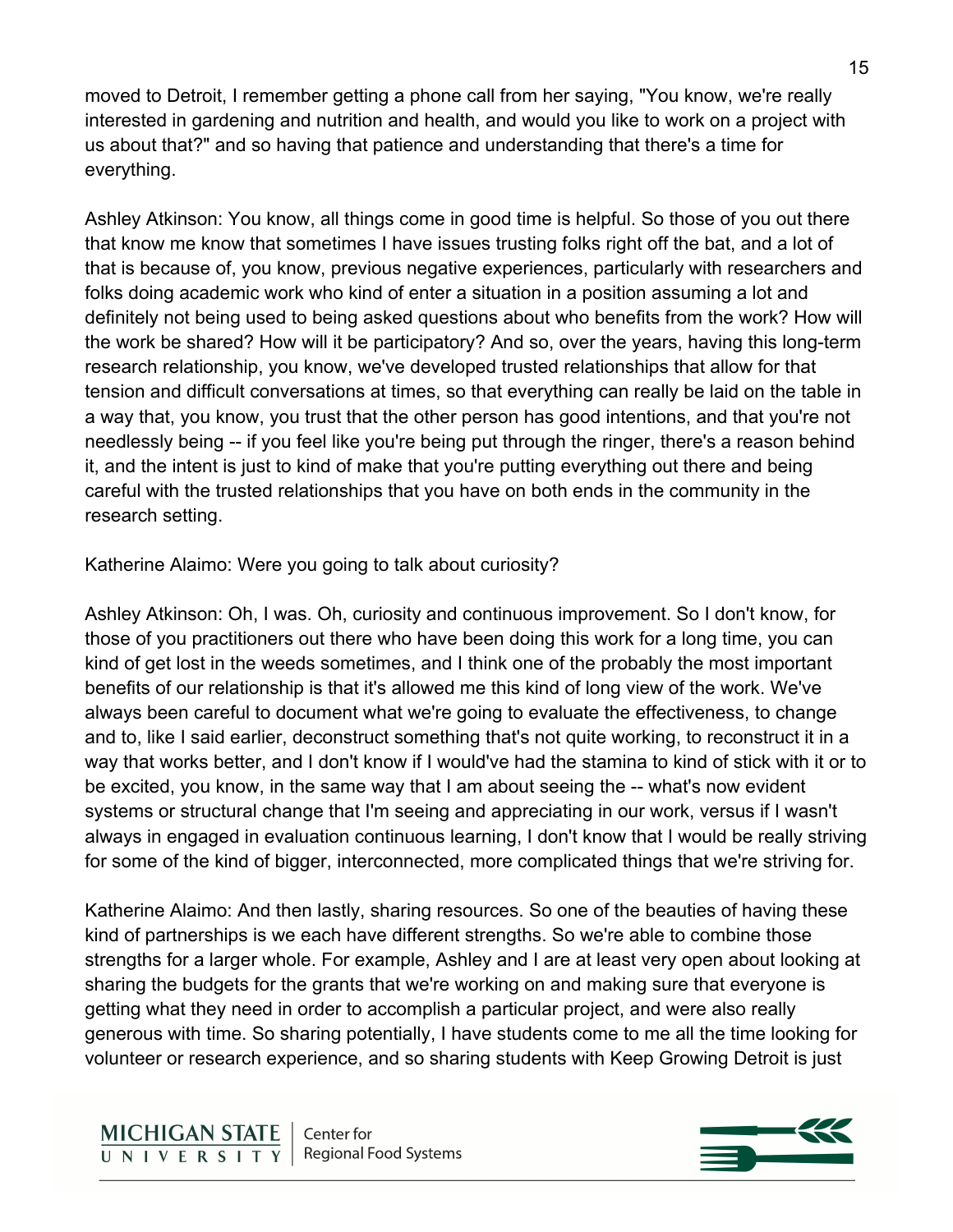one example of an organization that students have been able to participate with, and then, you know, with all of the access that we have been to the work that's going on in Detroit through our partnerships to make the research better. So those are lessons.

Kathryn Colasanti: Awesome, thank you so much, Ashley, Katherine, Courtney. That's a really great overview, a lot of insights and examples from your experience. So at this point, I would like to open it up for questions for any and all of our speakers. Just give us a minute as we moderate this. So first how do you access the knowledge or how much training is involved to ensure community resident stakeholders understand CBPR before conducting the research?

Ashley Atkinson: Can you do that one?

Katherine Alaimo: So it varies. So how do you access the knowledge or how much training's involved?

Kathryn Colasanti: Say training maybe for the residents?

Katherine Alaimo: For the communities --

So it varies. So we have community team right now with Keep Growing Detroit, and so as part of that team, we needed to develop the research questions and develop the research protocol, and so at the first meetings, I needed to explain the whole process to people. So we had some training about that so that they could understand, you know, where we're starting and where we're going with the research, and because Ashley and I worked together so long, we did that together. It was not something that, you know, I came in as a researcher to do, but we were able to do that training together, and then what we were working on was interviewing gardeners and farmers, and so we collectively decided that some of the steering committee members wanted to do those interviews, and so then I had a training for them on how to do interviews, and we did practice interviews. So the training is kind of based on the needs of the particular project, and it gets incorporated into the process.

Kathryn Colasanti: So we also had a question about is there ever a point where they have too many stakeholders, and is there a point where you'd want to cut off participation?

Katherine Alaimo: Do you want to? I can, I can speak to that.

Ashley Atkinson: Yeah, I can follow up.

Katherine Alaimo: Would you can't to start?



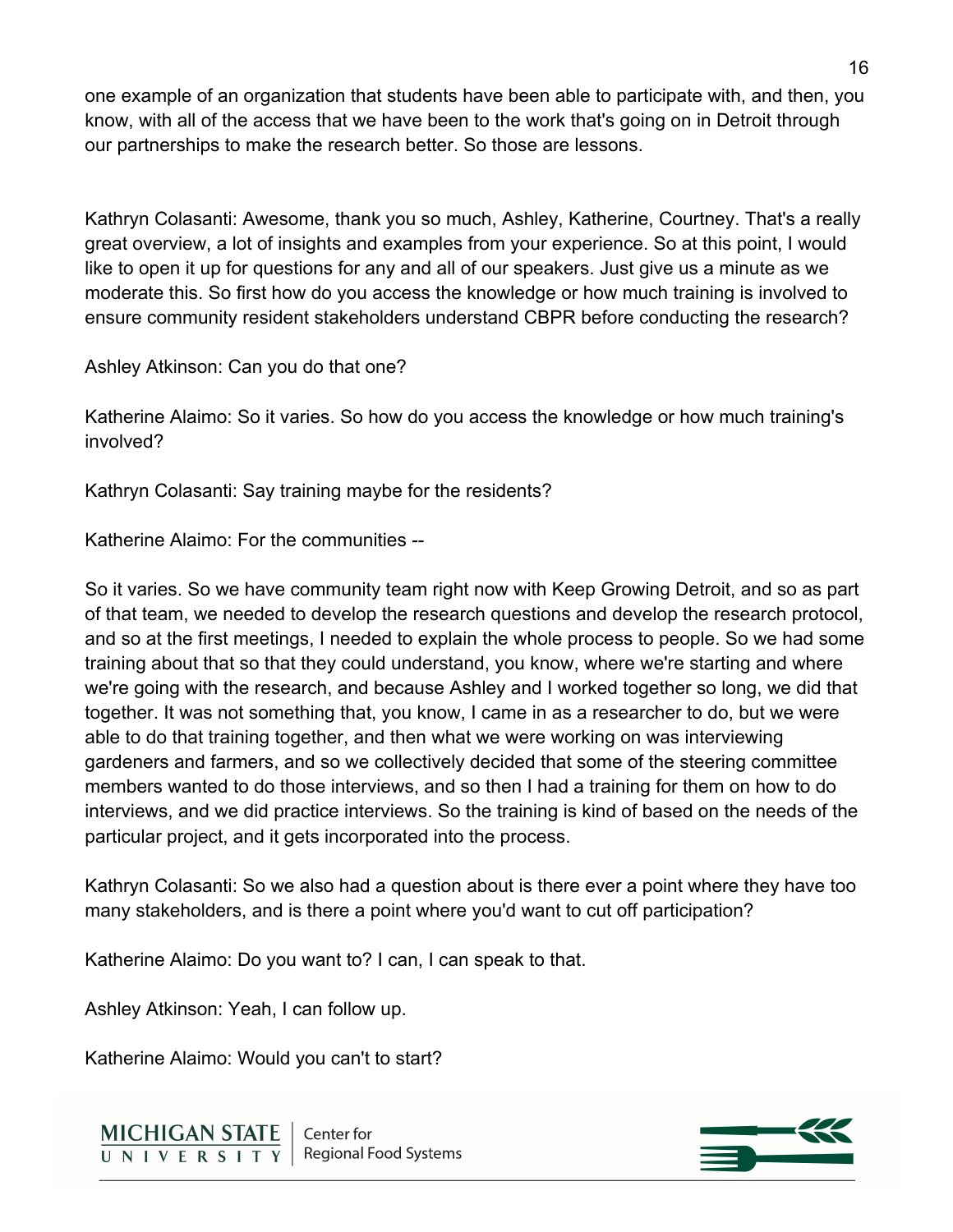## Ashley Atkinson: You start.

Katherine Alaimo: Okay, so you really have to be thinking about your project specifically, and I've been in projects where there was only one partner, and I've been in projects where there were like 30 different partners, and you really have to be thinking about the scope of what it is that you want to accomplish and also how many partners are needed at the table to accomplish what it is that you would like to accomplish. So it varies considerably. What I like to think about participatory research, and it's an approach versus ideal out there where you have participation by a large team of all the stakeholders in every step of the process, but that's not always a reality in terms of your resources to do, to undertake the process, and so just being thoughtful about what your resources are, and what the project is, and I hope I'm being helpful here, but it's really very specific and I have not ever been in a project personally where there were too many partners. So I -- so again, sometimes you need that many partners and, such as personally, I can imagine that might happen, but personally, that has not happened. Usually, more people participating makes the project more relevant to the community.

Ashley Atkinson: And I'll just chime in and say I think it's a blessing any time anyone wants to participate. I think it's our responsibility to try to figure out, you know, what's at the root of the desire to participate, and figure out a way to make sure that there's opportunities for everybody to participate. So, you know, we went through various levels of participation from being on the steering committee to participating in a focus group or a survey. I agree with Katherine. I find it hard to believe that there's not one or multiple ways to kind of work people who have expressed interest in participating in over time. I would also kind of refer us back to that latter, and I think folks that are struggling to figure out how to be inclusive of people who would like to participate, maybe are working with a time frame or resources, limitations, true, that are not allowing for the community to be the stakeholders that have at least as much decision making power if not more decision-making power than the researchers, or the, you know, the academics involved. So I would say that I would take some time and think about how much flexibility you can really build into something to make opportunities to be inclusive.

Katherine Alaimo: Yeah, I just want to follow-up that participatory research is time-consuming. It's more time consuming than traditional research, and so you want to make sure that you have the time and the resources to do it before you get started with it. So that, you know, knowing what you limitations are essentially the same.

Kathryn Colasanti: So you have a question about have you found the key funders promote any specific agenda to impact CBPR projects or --

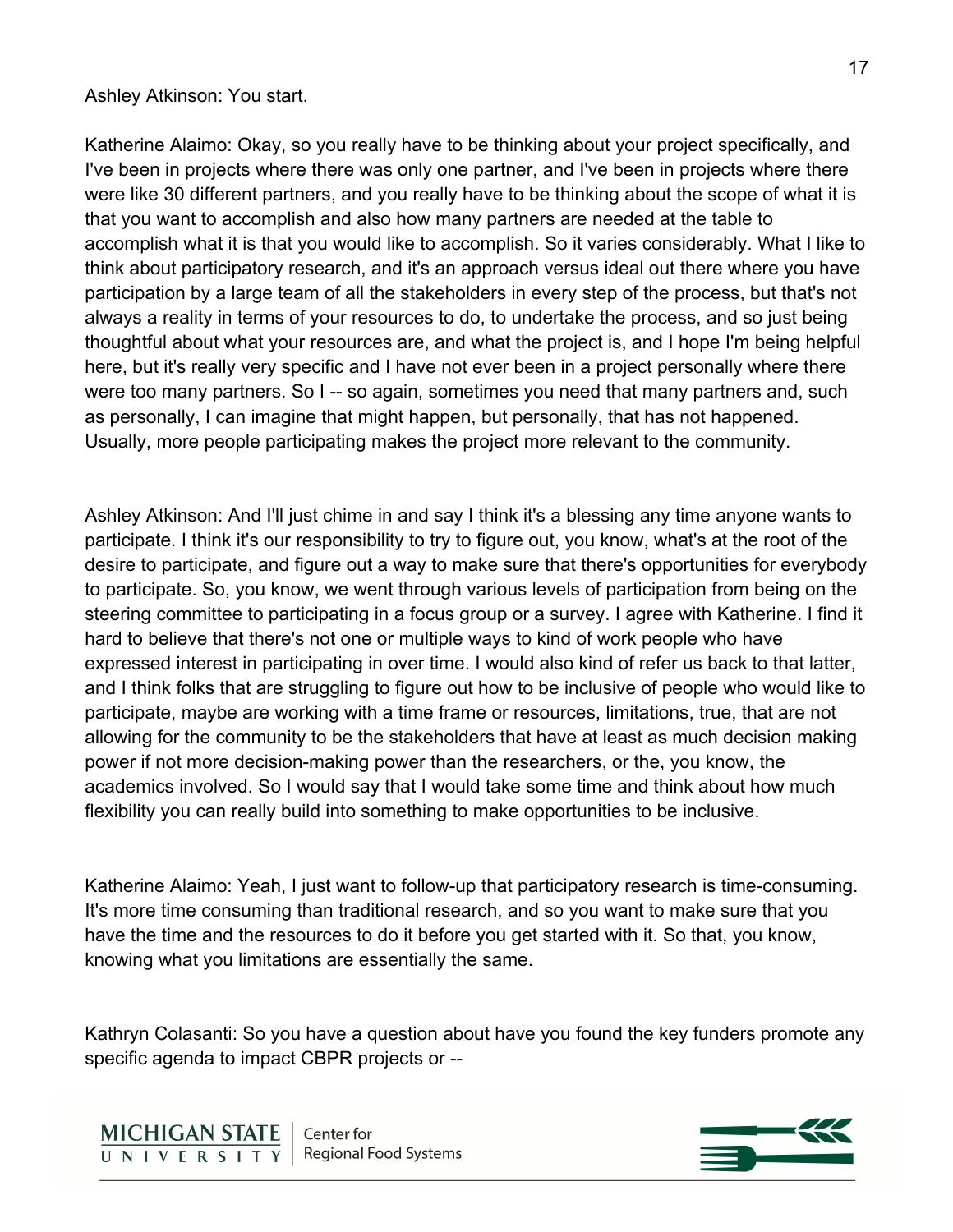Katherine Alaimo: Any safeguards, potential political funder-intensive issues?

Kathryn Colasanti: Yeah.

Katherine Alaimo: Do you want to take that? It's a challenging --

Kathryn Colasanti: First of all, are there any funders on this webinar?

Ashley Atkinson: Okay, it would go back to one of those pitfalls we talked about earlier, just kind of the culture we're seeped in. I think evaluation is something that funders talk about regularly, and revere. I don't think that's a bad thing, but I, again, think that there are some cultural norms there are rooted in white culture that do not make room for diverse perspectives, and so I think that there is a change in some places and in some foundations to dig into that a little bit deeper, unpack it, be more flexible. I didn't share earlier, 1% of program evaluators, you know, the folks that are funding a lot of times through foundation dollars, you know, to do the evaluation of this work, less than 1% I just learned were people of color. So you know, I think unless we as a community really start to be a little bit more open-minded about what research and evaluation is necessary? When is it necessary? What does it look like? Who is doing it? Who benefits? Then, you know, we'll get more of the same, but I do think there's an openness. In my experience, there is more of an openness now in the nonprofit and philanthropic community, too, to seek the consideration.

Katherine Alaimo: Yeah, I agree with that more openness [inaudible] and, yes, more and more, the funders weigh in and say that they want to see community participation. I was just talking to my grant last week. They want to see community participation up front, and more and more, you'll see that they might offer a planning grant, so that gives you the space to work with your partners to come up with your plan prior to -- you know, because the traditional funding mechanism doesn't really work well for a CBPR because by the time, you know, you have to do all of this work up front. That might be costly to just sketch you the place where you've identified your priorities and have your research question, but funding comes only when you have that research question. So these planning grants are very helpful. Does Courtney -- did you have some things to add?

Kathryn Colasanti: She's on mute.

Courtney Pinard: No, those responses were pretty comprehensive. I agree with the funding response issue, and needing the extra time for CBPR, because I've never personally been able to implement that.

Kathryn Colasanti: Okay, [inaudible] time. So this is our last question here. Why do you think



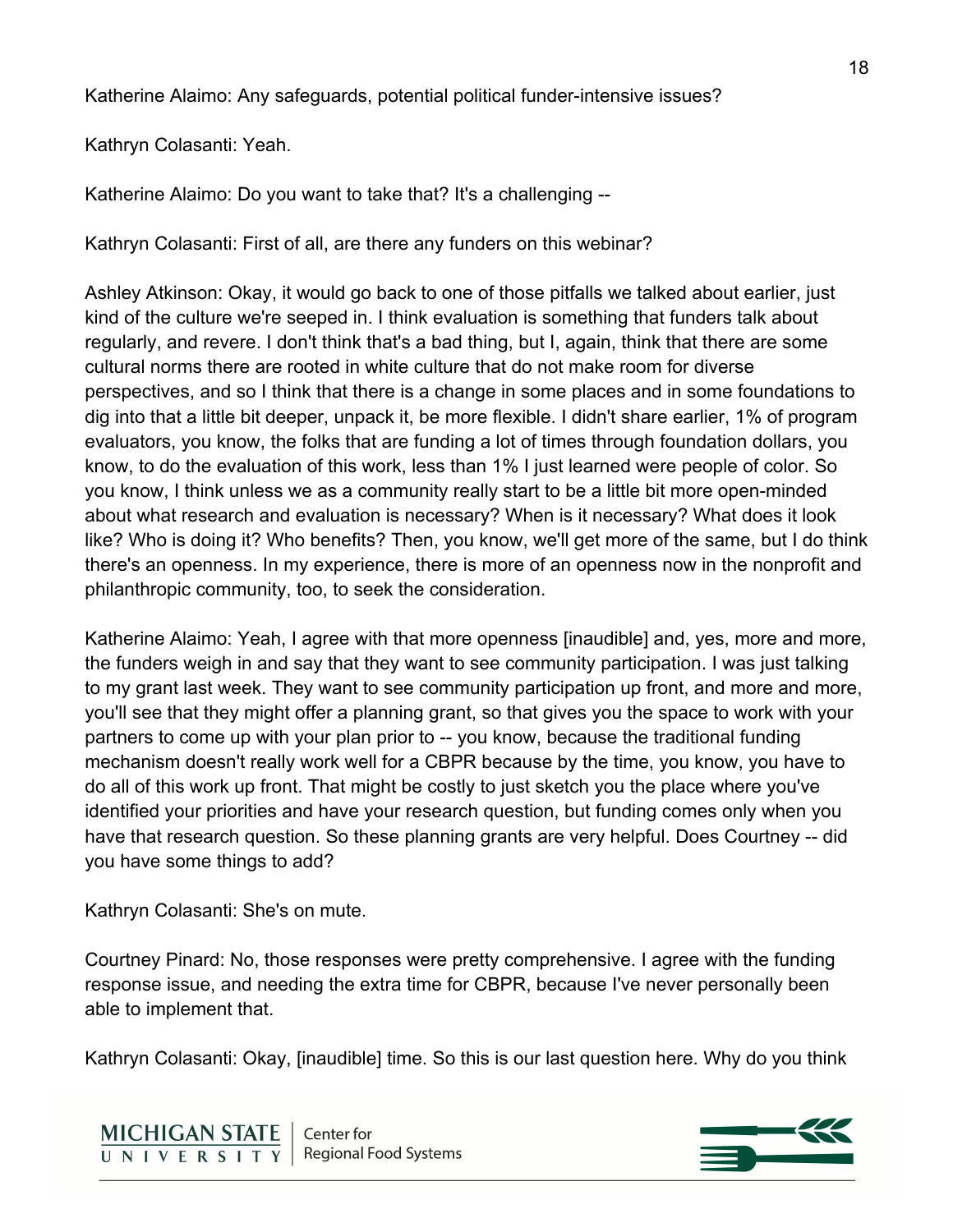that [inaudible] influence in various disclosure statements [inaudible] concerns?

Katherine Alaimo: I'm not sure I understand. That complicate interest is serious concern when addressing --

Courtney Pinard: Did they mean consent forms?

Kathryn Colasanti: Could whoever did that question clarify?

Katherine Alaimo: Does that mean what people would be resistant to signing consent forms? Is that -- did we get a yes? Is what that they --

Kathryn Colasanti: Yeah.

Katherine Alaimo: Yes, okay, so I think that you need to frame your research study appropriately, and again, working with security partners to do that. You know, I've participated in larger projects where the work was not done. That, like, the background work was not done to make sure that the participants that we would be working with would fully understand the importance of the research and why it might be beneficial to them, in which case you're going to get a much lower rate of participation than you would otherwise. So I think that, as Ashley was saying, there really are many communities in the United States, and then, of course, when you're thinking internationally maybe even more so where people are skeptical of researchers because they haven't necessarily had good experiences, and they might not see the benefit of participating for that, and so doing that groundwork early on. Actually, I have this great example with this. You know, this was a long time ago. We wanted to do a survey of gardeners, and so that we found phone numbers matched of people that lived in the neighborhoods of the gardeners so that we would call. Ashley, do you remember this? So we called the gardeners who were participating in the program, and then we called neighbors to ask them the same research survey to see if they would participate, you know, to be able to compare the two. People who are gardeners in the same neighborhood as people who are not gardeners, and we got the large zero- percent response rate of these cold calls, and we got like a 95% response rate of the gardeners, because we just needed to say, "We're working with this organization that they were participating in, and would you like to participate in the survey?" And then when we said the same thing to people who would never heard of the organization and were not participating. "We're working with this organization. Would you like to participate in this survey?" They said no. So we had to find a different method, which we were able to find a different method to find comparisons and carry out the research, but people were skeptical, I think, in certain communities, and in some communities they're not. You know, so it really varies.